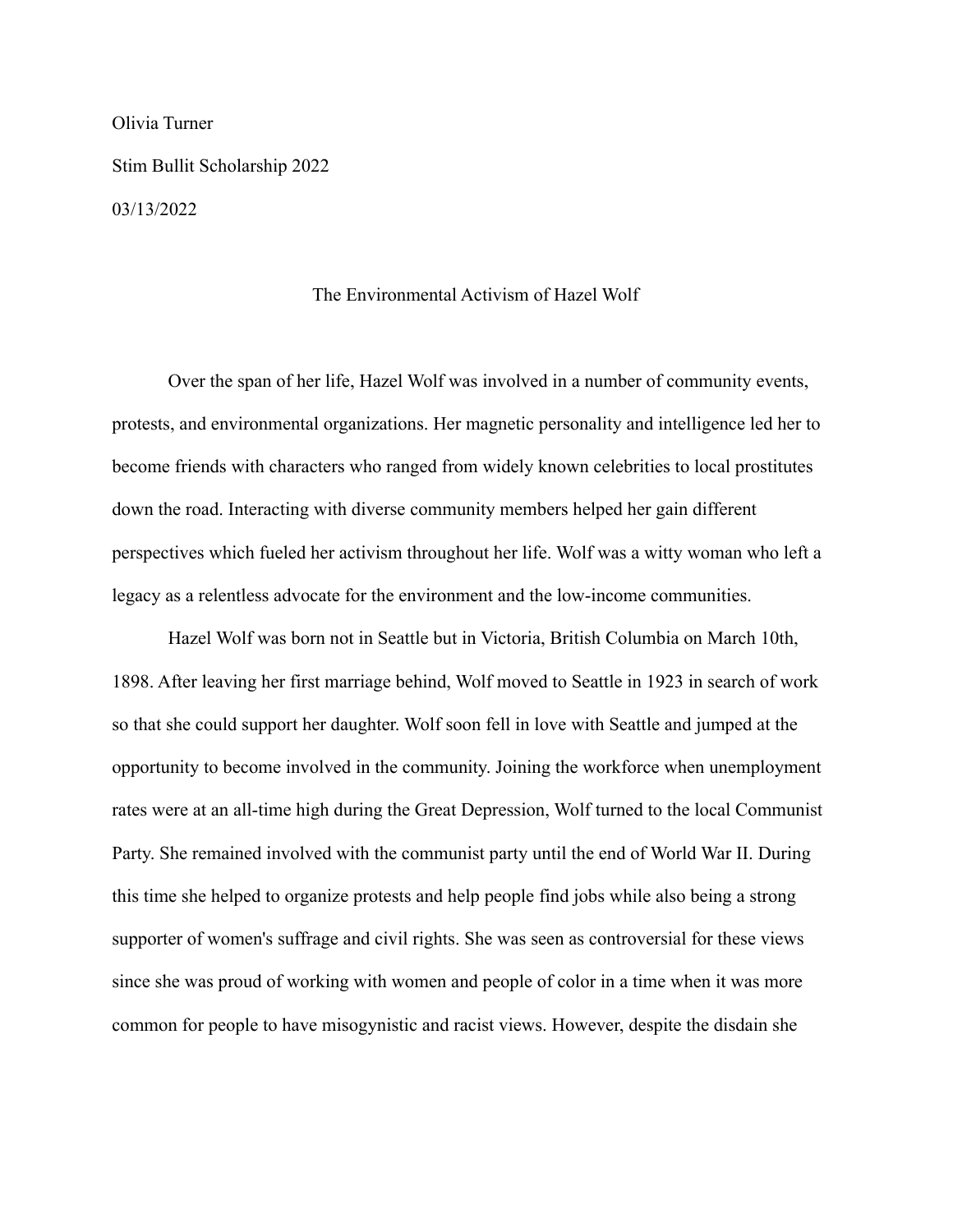received from some, she gained two times in love and support from other members of the community.

Due to her involvement in the Communist Party, she was threatened with deportation to Britain. An article by History Link explains that she "fought off a 14-year effort by the federal government to deport her as a threat to national security." Of course, she won against the government by earning her U.S. citizenship in 1949.

Although Hazel Wolf successfully worked with unions and civil rights groups, one of her greatest passions that she was known for was her love for the environment. In an article by History Link, Wolf was said to often connect with tribes in the Northwest. The meetings that they held were heavily focused on conservation and designing programs to give back to the environment. Like most other indigenous tribes around the world, the tribes of the Pacific Northwest have a strong connection to nature. Many still engage in their traditional hunting and gathering techniques that are waste-free and gentle on the environment. Several of these tribes have found ways to stop overfishing and overhunting in their communities so that they can prevent negative impacts on the wildlife population. However, climate change soon began to impact the ways that they hunt and fish due to inconsistent weather changes and ocean acidification.

Knowing this, Wolf had goals to raise awareness on climate change and how it can create challenges for indigenous people and low-income communities. One of Wolf's greatest environmental successes was the 1974 Boltd Decision. This resulted in Washington tribes being granted half of all salmon in their rivers (Humanities and Social Sciences Online). Wolf's hard work brought indigenous groups and environmental organizations together to find common causes to fight for and many of these alliances still stand today.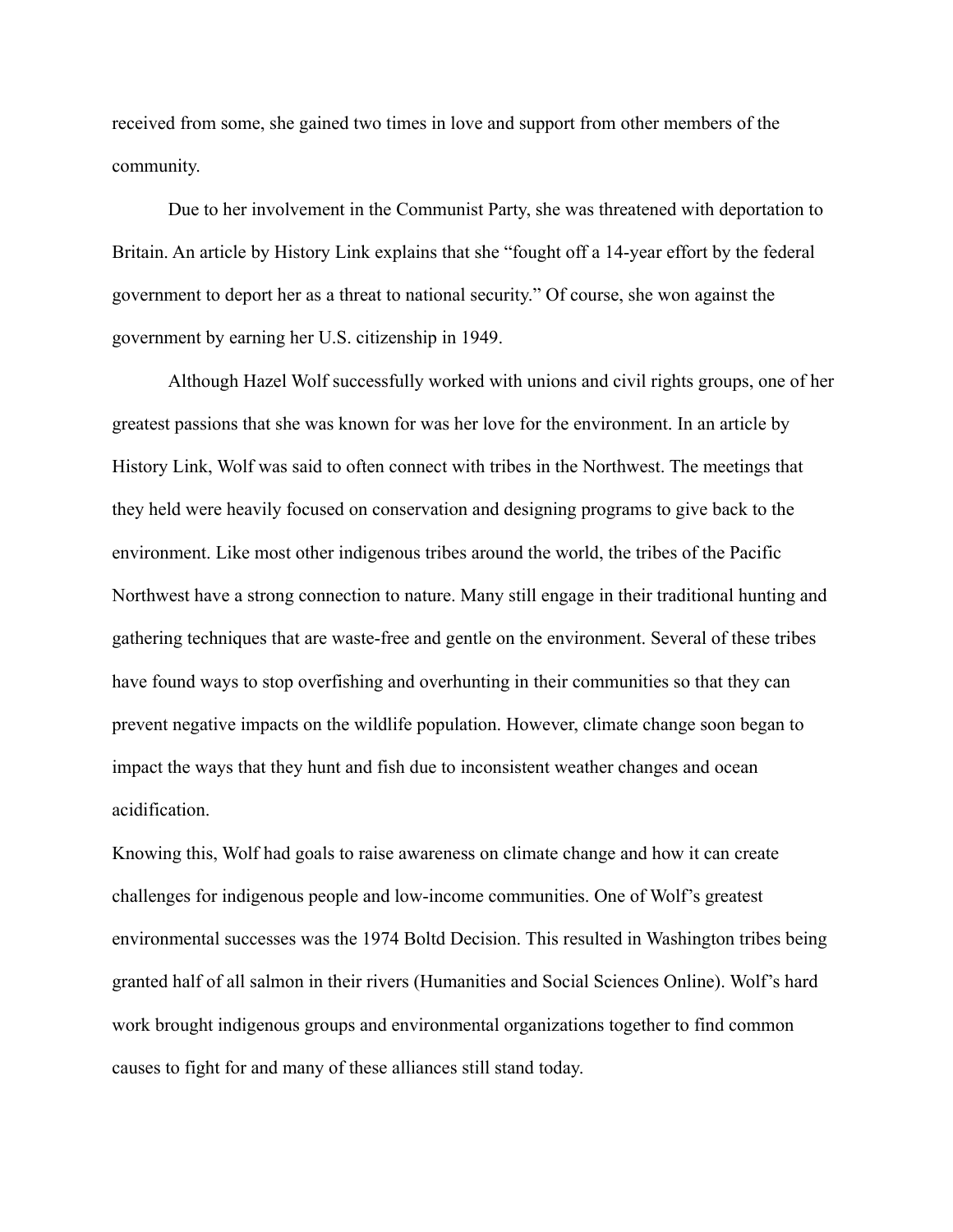Hazel Wolf was also involved in a great number of environmental organizations. Two of these being the National Audubon Society and Seattle's Community Coalition for Environmental Justice. She was a member of the National Audubon Society for 35 years where she worked as a secretary and ambassador. Audubon is a non-profit organization that prioritizes the protection of birds and their environments. Wolf loved this organization not only because it supported environmental conservation but also because she loved birds very much. Her favorite bird, and arguably her favorite animal, was the Brown Creeper. According to Bird Note, the Brown Creeper became her favorite bird after seeing it on a walk in Lincoln Park. She later compared herself to the bird in many speeches and several people even consider it to have been her most used speech. Wolf was also very connected to Seattle's Community Coalition for Environmental Justice. Although she had an obvious passion for the environment, this connection may have been personal due to growing up very poor. This made it easier for her to put herself into the shoes of people experiencing environmental injustice. Formed in 1993 the SCCEJ's mission is to prevent climate change from negatively impacting low-income communities and places heavily populated by POC. She often made a point that white middle and upper-class individuals will never have to see or experience this type of injustice and that is why it is so overlooked. This organization is one that kept her very involved in the community and always looking for an opportunity to help.

Even in her late years, Wolf was still as active as ever. She remained involved in the community by participating in protests, delivering speeches, regularly attending organizations she was a part of. According to Mohai, despite being 88 years old she protested the development of nuclear weapons in Hanford, Washington. 22 years later her activism has left every community touched and impacted by her passion and a strong sense of character. One of the greatest pieces of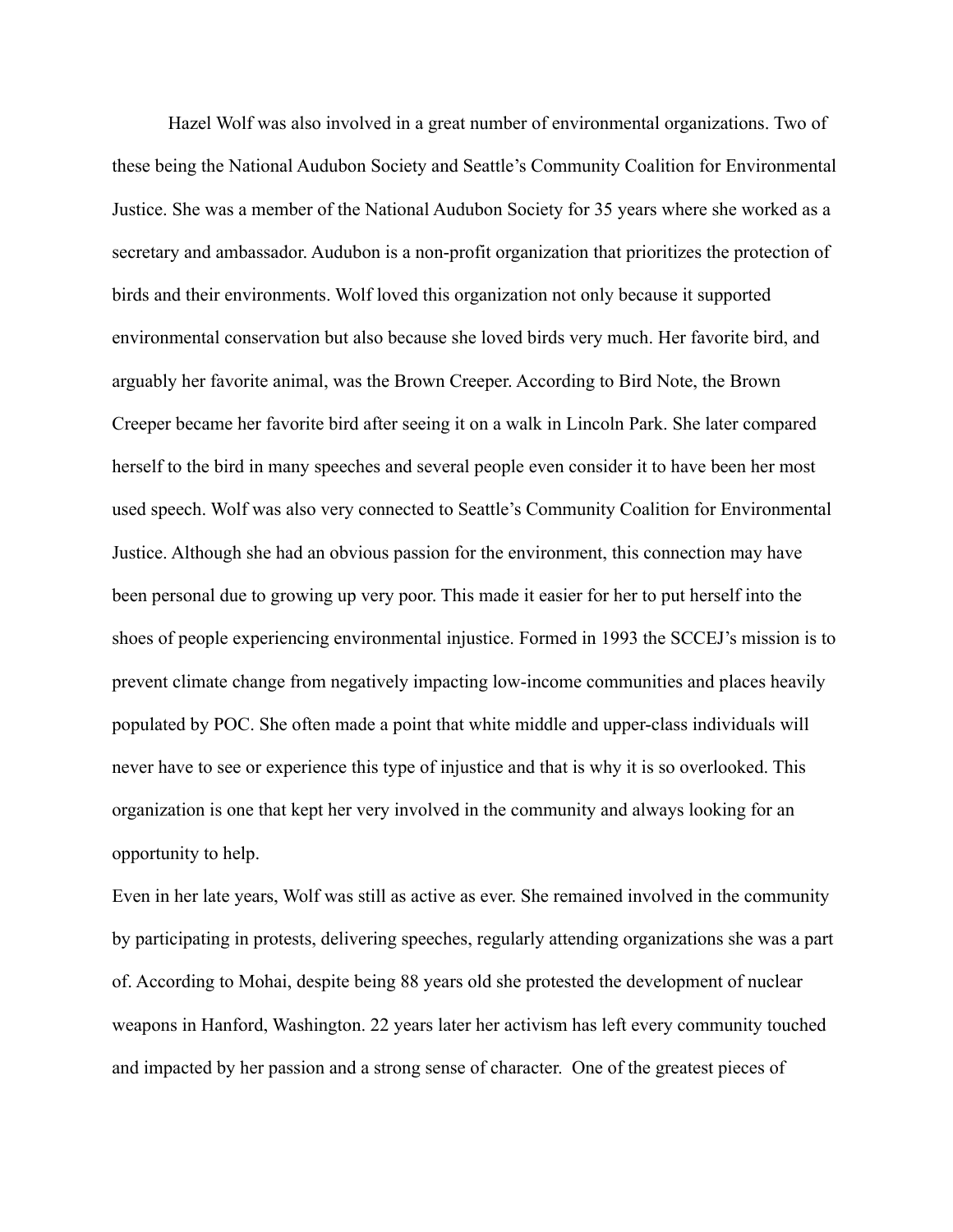personal history that Hazel Wolf leaves behind is a short book on her life which was composed by Susan Starbuck and took them roughly 20 years to complete.

I chose Hazel Wolf because I see much of myself and my beliefs in her. She is a person who involved herself in many diverse activities, passions, and organizations. It makes you wonder how she managed to balance it all while being a single mother. It is also fascinating how she became a major social figure while also being involved with Seattle's Communist Party, women's suffrage, civil rights, and indigenous communities. Her involvement came during a time when the world was rapidly changing for women and people of color as climate change became a rising problem for communities around the world. I find her life very inspiring, even more so since she was able to actively participate in her beliefs as she aged. Hazel Wolf died at 101 on January 19th, 2000, and had roughly 900 people attend her funeral, a representation of how she was deeply loved and strongly remembered in Seattle.